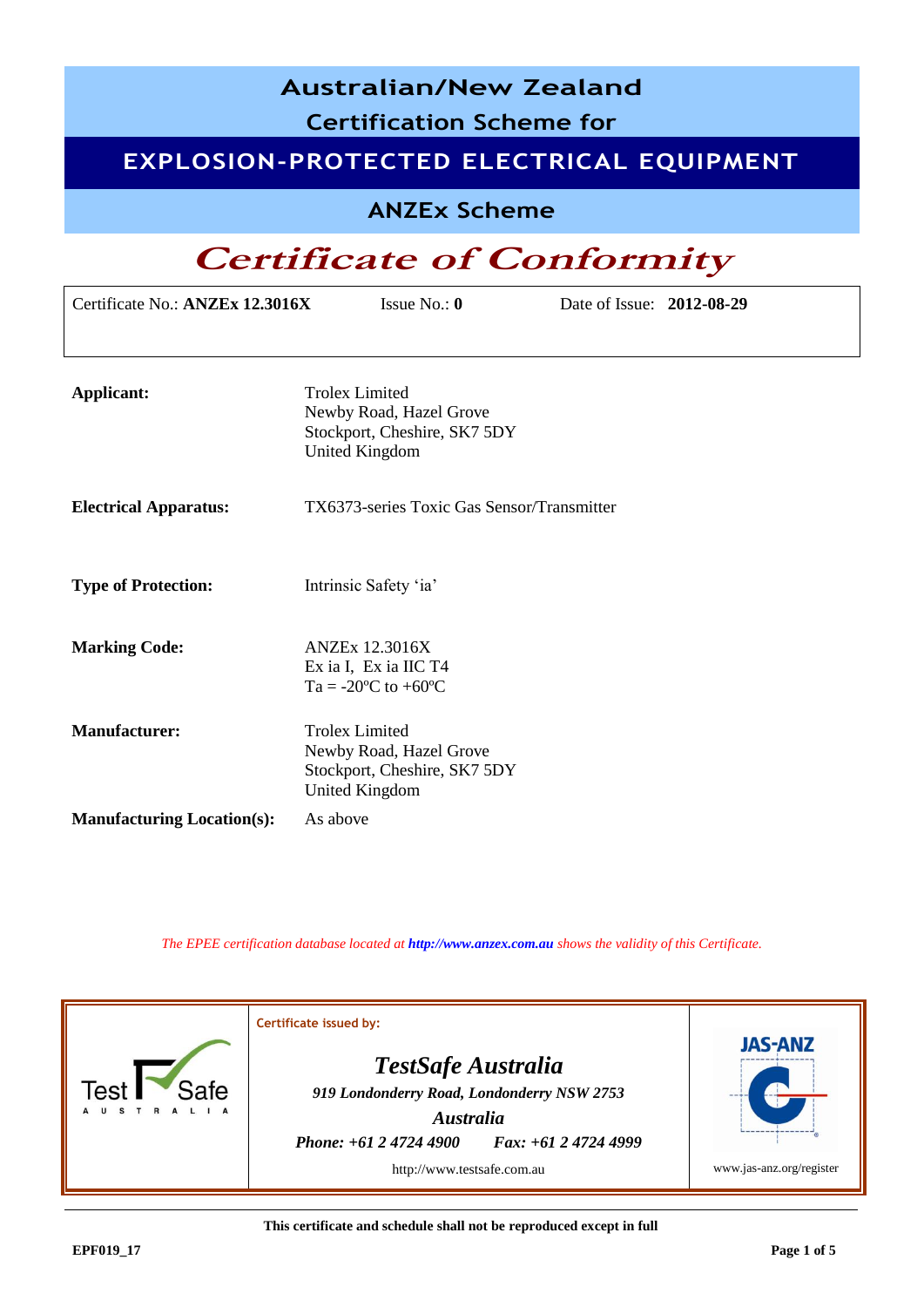| <b>Australian/New Zealand</b><br><b>Certification Scheme for</b> |               |                             |  |
|------------------------------------------------------------------|---------------|-----------------------------|--|
| <b>EXPLOSION-PROTECTED ELECTRICAL EQUIPMENT</b>                  |               |                             |  |
| <b>ANZEx Scheme</b>                                              |               |                             |  |
| <b>Certificate of Conformity</b>                                 |               |                             |  |
| Certificate No.: ANZEx 12.3016X                                  | Issue $No: 0$ | Date of Issue: $2012-08-29$ |  |

*This certificate is granted subject to the conditions as set out in Standards Australia/Standards New Zealand Miscellaneous Publication MP87.1:2008.*

#### **STANDARDS:**

*The electrical apparatus and any acceptable variations to it specified in the schedule of this certificate and the identified documents, was found to comply with the following standards:* 

AS/NZS 60079-0:2005 Electrical apparatus for explosive gas atmospheres - Part 0: General requirements AS/NZS 60079-11:2006 AS 60529:2004 Explosive atmospheres - Part 11: Equipment protection by Intrinsic safety "i" Degree of protection provided by enclosures (IP code)

*This Certificate does not indicate compliance with electrical safety and performance requirements other than those expressly included in the Standard(s) listed above.*

### **ASSESSMENT & TEST REPORTS:**

*The equipment listed has successfully met the assessment and test requirements as recorded in:* 

Test Report No. and Issuing Body: 33740; TestSafe Quality Assessment Report No. and Issuing Body: GB/SIR/QAR07.0017/02 ; Sira

File Reference: 2012/006337

Ujen Singh 29 August 2012

*Signed for and on behalf of issuing body Date of Issue*

Quality & Certification Manager

*Position*

**This certificate is not transferable and remains the property of the issuing body and must be returned in the event of it being revoked or not renewed.**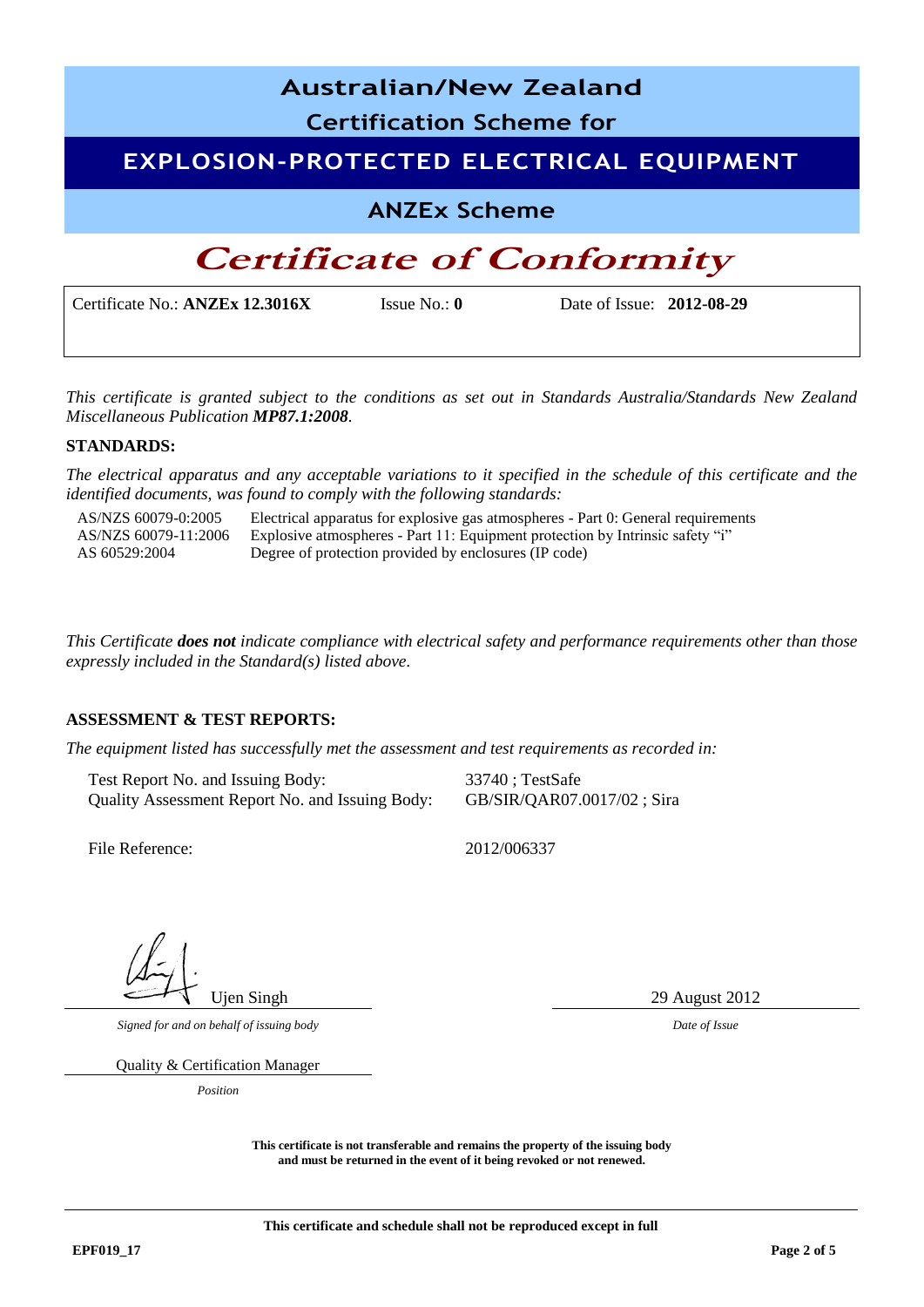## **Australian/New Zealand**

**Certification Scheme for**

### **EXPLOSION-PROTECTED ELECTRICAL EQUIPMENT**

**ANZEx Scheme**

# **Certificate of Conformity**

Certificate No.: **ANZEx 12.3016X** Issue No.: **0** Date of Issue: **2012-08-29**

## **Schedule**

### **EQUIPMENT:**

The TX6373-series Toxic Gas Sensor/Transmitter takes a signal from an integral electrochemical gas sensing head. This signal is conditioned and an analogue signal is then transmitted to other monitoring equipment.

The equipment comprises an output board connected to sensor head boards and an optional display board. The assembly is housed in a metal-loaded polycarbonate or polycarbonate/ABS enclosure with anti-static properties. A polycarbonate window is fitted to allow viewing of the liquid crystal display.

The TX6373-series includes the following versions:

| TX6373.01.11.xxx.xxx | Group I   | $0.4-2V$ output       |
|----------------------|-----------|-----------------------|
| TX6373.01.12.xxx.xxx | Group I   | 4-20mA, 2-wire output |
| TX6373.01.13.xxx.xxx | Group I   | 5-15Hz output         |
| TX6373.02.12.xxx.xxx | Group IIC | 4-20mA, 2-wire output |

Note: "xxx.xxx" refers to the toxic gas detected and the range of the instrument.

### **CONDITIONS OF CERTIFICATION:**

1. It is a condition of safe use that the following entity parameters for the terminals shall be taken into account during installation:

### **Group I 0.4-2 V and 5-15 Hz**

|       | T4/T3 (power)                |              |  |
|-------|------------------------------|--------------|--|
|       |                              | (See note 1) |  |
| $U_i$ | 16.5 V                       |              |  |
| $C_i$ |                              |              |  |
|       | (See note 2)                 |              |  |
| $L_i$ |                              |              |  |
|       |                              |              |  |
|       | T1/T2 (sensor output signal) |              |  |
|       | $0.4 - 2$ V                  | $5-15$ Hz    |  |
| $U_i$ | 16.5 V                       | 16.5 V       |  |
|       | 200 mA                       |              |  |
| $P_i$ | 0.271 W                      |              |  |
| C.    |                              |              |  |
|       |                              |              |  |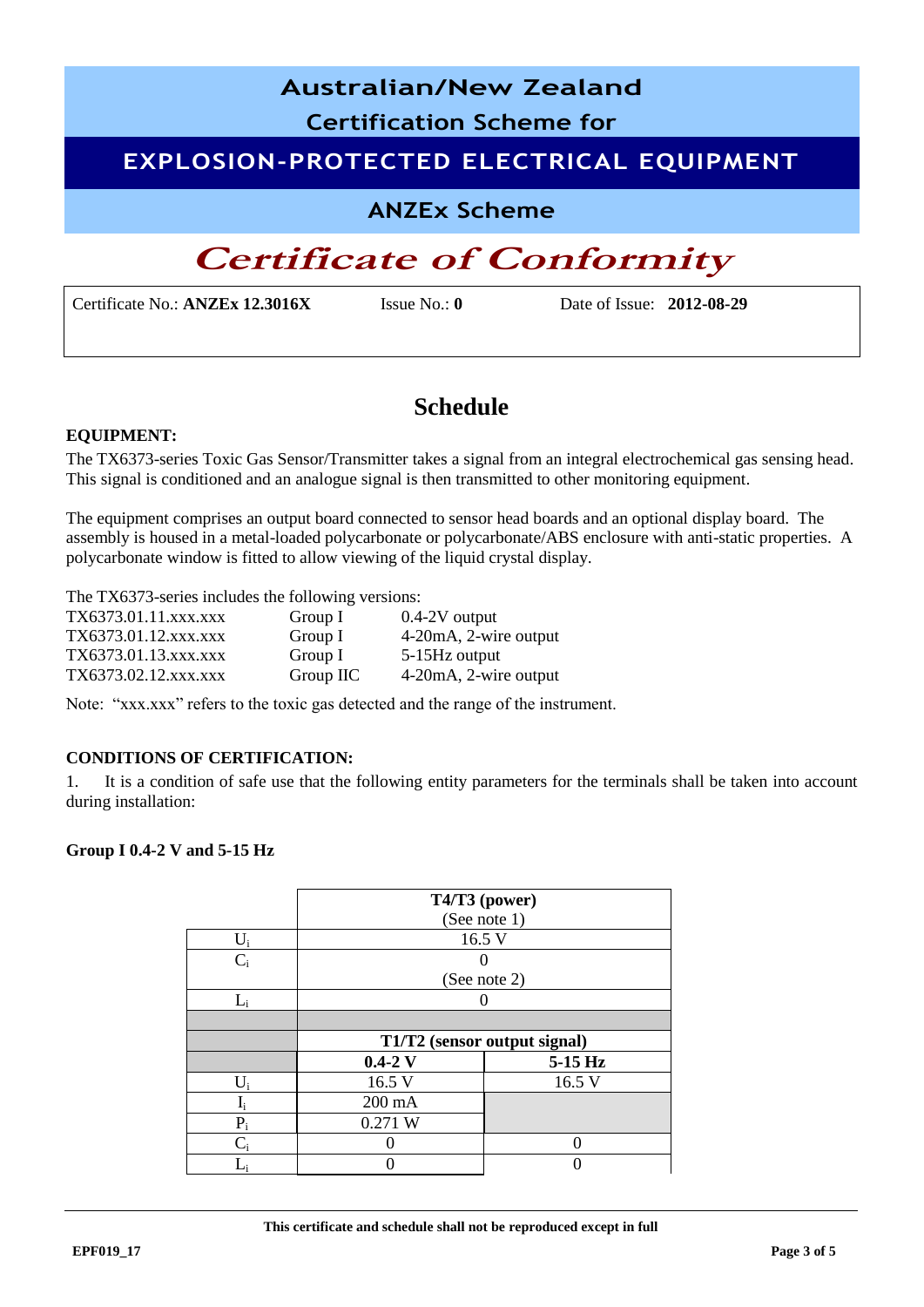## **Australian/New Zealand Certification Scheme for EXPLOSION-PROTECTED ELECTRICAL EQUIPMENT**

### **ANZEx Scheme**

# **Certificate of Conformity**

Certificate No.: **ANZEx 12.3016X** Issue No.: **0** Date of Issue: **2012-08-29**

|           | 5.88 V                 |  |
|-----------|------------------------|--|
| ∸∩        | $24 \text{ mA}$        |  |
|           | 35 mW                  |  |
|           | $9.7 \mu F$            |  |
| $L_o/R_o$ | $\leq 40 \mu H/\Omega$ |  |

- Note 1: The TX6373 may be connected to supplies derived from a single power source or from two separate power sources. Where two separate power supplies are used, they shall be unipolar positive power supplies referenced to the same zero volt.
- Note 2: In addition to the terminal capacitance at the supply voltage, for system assessment purposes, the installer should note that there is a terminal capacitance of  $7 \mu$ F at  $7.08 \text{ V}$ .

### **Groups I and IIC, 4-20mA 2-wire**

| <b>Group I</b><br>T4/T1 (power/signal) | <b>Group II</b><br>T4/T1 (power/signal) |  |
|----------------------------------------|-----------------------------------------|--|
| 16.5 V                                 | 28 V                                    |  |
|                                        | $100 \text{ mA}$                        |  |
|                                        | 0.7W                                    |  |
| 50 nF (See note)                       | 50 nF (See note)                        |  |
|                                        |                                         |  |

Note: In addition to the terminal capacitance at the supply voltage, for system assessment purposes, the installer should note that there is a terminal capacitance of 7 uF at 7.08 V.

2. The apparatus shall only be cleaned with a damp cloth.